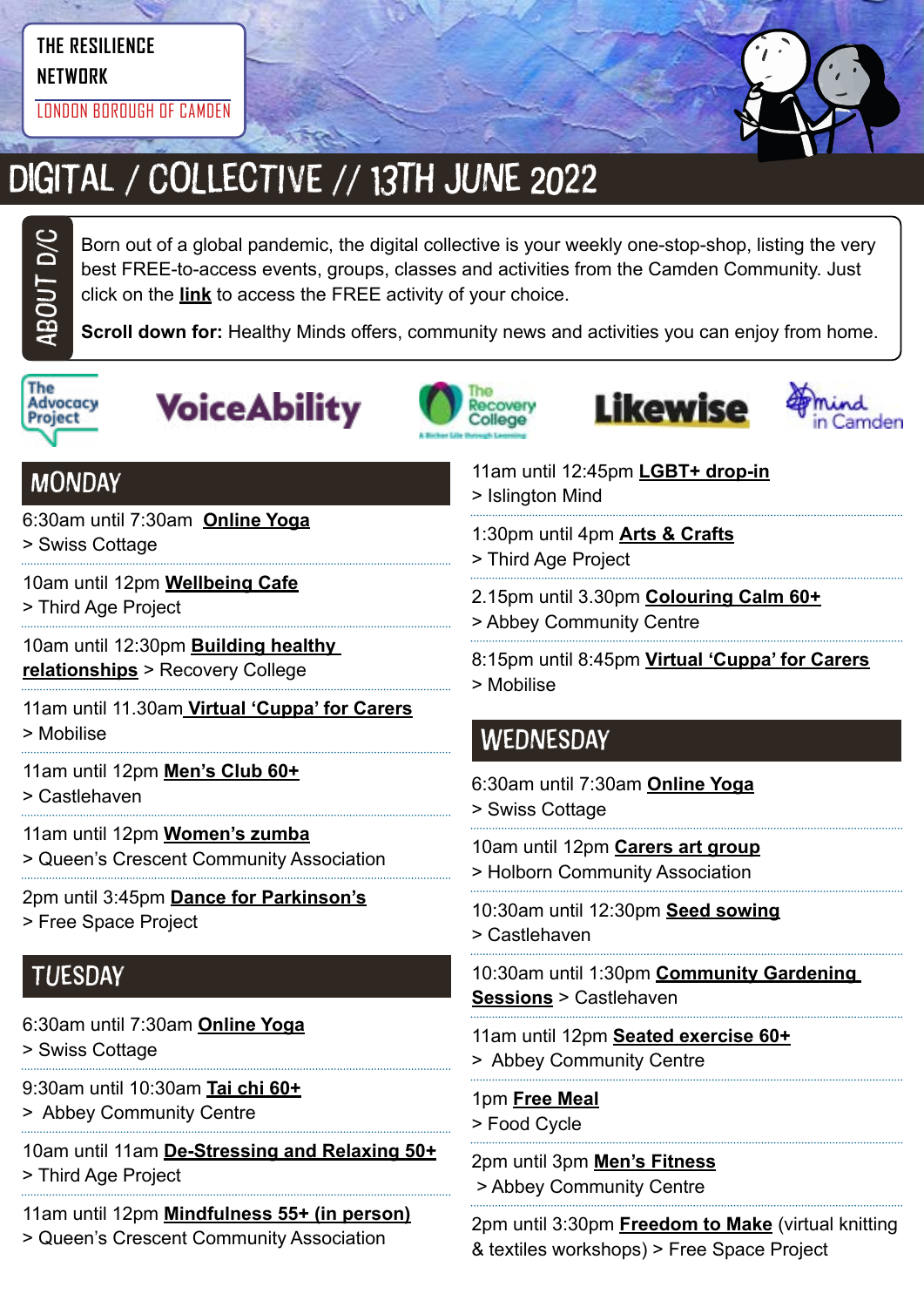4pm until 4.30pm **[Virtual 'Cuppa' for Carers](https://www.mobiliseonline.co.uk/cuppa)** > Mobilise

- 6:30pm until 7:30pm **[Legal Advice Drop in](https://posp.co.uk/social-justice/legal-drop-in/)** > Parish of Old St Pancras
- 8:15pm **[Lesbian Discussion Group](https://www.lesbiandiscussiongroup.com/)**  $>1$  DG

## **THURSDAY**

- 6:30am until 7:30am **[Online Yoga](https://yourswiss.org/)** > Swiss Cottage
- 10:30am until 11:30am **[Yoga 60+](https://www.castlehaven.org.uk/whats-on/event/2561/)** > Castlehaven
- 11am until 11:30pm **[Virtual 'Cuppa' for Carers](https://www.mobiliseonline.co.uk/cuppa)** > Mobilise
- 11am until 12pm **[Breathing for Wellbeing](https://www.freespaceproject.org/blog/guidedmeditation-57c8e)** > Free Space Project
- 11am until 12pm **[Health checks](https://twitter.com/QCCA_ltd/status/1441030606608027653/photo/1)** > Queen's Crescent Community Association
- 11:30am until 12:30pm **[Women's yoga](https://twitter.com/QCCA_ltd/status/1441030606608027653/photo/1)** > Queen's Crescent Community Association
- 1:30pm until 2pm **[LGBT+ yoga](https://www.islingtonmind.org.uk/our-services/outcome/)**
- > Islington Mind

1:30pm until 4pm **[Green prescription – growing](https://www.candi.nhs.uk/our-services/education-and-employment/recovery-college)  [plants for wellbeing](https://www.candi.nhs.uk/our-services/education-and-employment/recovery-college)** > Recovery College

2pm until 3:30pm **[Mindful conversations around](https://www.candi.nhs.uk/our-services/education-and-employment/recovery-college)  [Race](https://www.candi.nhs.uk/our-services/education-and-employment/recovery-college)** > Recovery College

#### 2pm until 4pm **[History Wellbeing Walk](https://www.candi.nhs.uk/our-services/education-and-employment/recovery-college)** > Recovery College

3pm until 4pm **[Re-cycle-art class](https://abbeycc-kilburn.org.uk/wp-content/uploads/2020/03/January-2022-programme.pdf) 60+**

- > Abbey Community Centre
- 7:30pm until 8:30pm **[Online quiz](https://www.mentalhealthcamden.co.uk/events/22/02/healthy-minds-healthy-bods-online-quiz)**
- > Healthy Minds, Healthy Bods

#### FRIDAY

- 6:30am until 7:30am **[Online Yoga](https://yourswiss.org/)** > Swiss Cottage 11am until 12pm **[Mindfulness 55+ \(online/phone\)](https://twitter.com/QCCA_ltd/status/1514271932044255238)** > Queen's Crescent Community Association 1pm until 4pm **[Finding your Mental Wealth](https://www.candi.nhs.uk/our-services/education-and-employment/recovery-college)** > Recovery College
	- 4pm until 4:30pm **[Virtual Cuppa for Carers](https://www.mobiliseonline.co.uk/cuppa)** > Mobilise

### **SATURDAY**

- 12pm until 4pm **[Jubilee Tea Party 65+](https://www.castlehaven.org.uk/whats-on/event/2643/)**
- > Castlehaven
- 1pm **[Free Meal](https://www.foodcycle.org.uk/location/london-finsbury-park/)**
- > Food Cycle

## **SUNDAY**

3pm until 5pm **[Bandstand Concert](https://www.heath-hands.org.uk/whatson)** > Heath Hands



[Find a parklet near you](https://parkletsacrosscamden.commonplace.is/) [Social activities for over 65s](https://northlondoncares.org.uk/social-clubs#) [Healthy Minds Healthy Bods monthly mental health packs](https://www.hmhb2016.org.uk/copy-of-monthly-health-packs-may-21) [Learn a language for free](https://jointoucan.com/?utm_source=twitter&utm_medium=cpc&utm_campaign=toucan-2-wt&twclid=11512072843810332675) [Community green space in Camden Town](https://twitter.com/CCA_Camden/status/1509146355465428994) [City of Women London](file:https://www.cityofwomenlondon.org/) [Borrow Box library app](file:https://www.borrowbox.com/) [Pop-up Gallery - Our New World](https://www.internationalwomensday.com/Activity/17304/Pop-up-Gallery-Our-New-World)  $\rightarrow$ try in **ya**